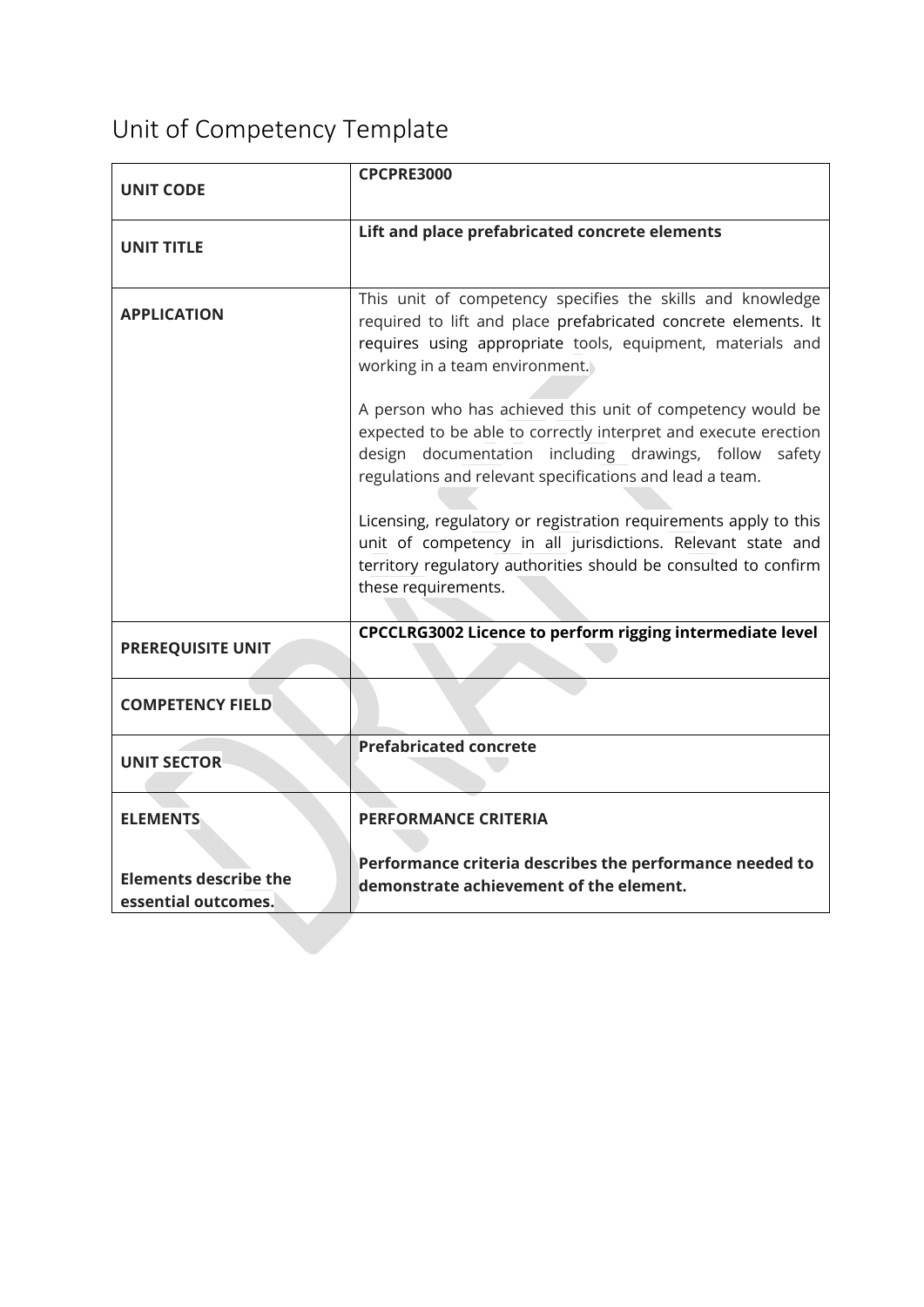| 1. | <b>Determine the</b>  | 1.1 Determine the requirements of Australian Standard AS3850     |  |
|----|-----------------------|------------------------------------------------------------------|--|
|    | requirements to lift, | with regard to lifting and placing prefabricated concrete        |  |
|    | and place and         | elements and access the erection design documentation in         |  |
|    | unload prefabricated  | order to comply with this standard.                              |  |
|    | concrete elements.    | 1.2 Review and clarify prefabricated concrete installation task. |  |
|    |                       | 1.3 Access erection design documentation, task specifications,   |  |
|    |                       | and check to make sure they are in accordance with               |  |
|    |                       | legislation, AS3850 and relevant standards, regulations and      |  |
|    |                       | codes of practice.                                               |  |
|    |                       | 1.4 Review work health and safety (WHS) requirements for the     |  |
|    |                       | task in accordance with safety plans and policies.               |  |
|    |                       | 1.5 Identify safety signage and barricade requirements.          |  |
|    |                       | 1.6 Review environmental requirements for the task in            |  |
|    |                       | accordance with environmental plans and legislative              |  |
|    |                       | requirements.                                                    |  |
|    |                       | 1.7 Hook-up load prior to unchaining truck, ensuring that the    |  |
|    |                       | truck is not on a steep grade.                                   |  |
|    |                       | 1.8 Determine plant, tools, rigging equipment and support        |  |
|    |                       | requirements to carry out task.                                  |  |
|    |                       | 1.9 Determine the location of prefabricated concrete element     |  |
|    |                       | installation from set-out drawings.                              |  |
|    | 2. Comply with        | 2.1 Erect identified safety signage and barricade requirements,  |  |
|    | prefabricated         | and fit personal protective equipment (PPE).                     |  |
|    | concrete element      | 2.2 Obtain plant, tools, equipment, check for serviceability and |  |
|    | erection              | rectify or report any faults.                                    |  |
|    | requirements.         | 2.3 Check all lifting equipment components to ensure that they   |  |
|    |                       | are compatible and meet all of the requirements of AS3850,       |  |
|    |                       |                                                                  |  |
|    |                       | and are correctly marked with working load limit (WLL).          |  |
|    |                       | 2.4 Check lifting and rigging equipment to ensure that they      |  |
|    |                       | match the<br>specifications set out in the<br>erection           |  |
|    |                       | documentation and manufacturer specifications.                   |  |
|    |                       | 2.5 Check lifting and rigging equipment to ensure they are       |  |
|    |                       | serviceable and if not, quarantine, report faulty items and      |  |
|    |                       | replace with new equipment.                                      |  |
|    |                       | 2.6 Ensure that the erection documentation and erection          |  |
|    |                       | drawings or concrete element shop drawings, provide              |  |
|    |                       | rigging configurations and all required information as set       |  |
|    |                       | out in AS3850.                                                   |  |
|    |                       | 2.7 Ensure that erection documentation is on-site, available to  |  |
|    |                       | the erectors and the requirements are fully understood           |  |
|    |                       | 2.8 Check that the brace fixings installer(s) have been trained  |  |
|    |                       | and are experienced in the installation of the specified fixing  |  |
|    |                       | in accordance with the requirements of AS3850.                   |  |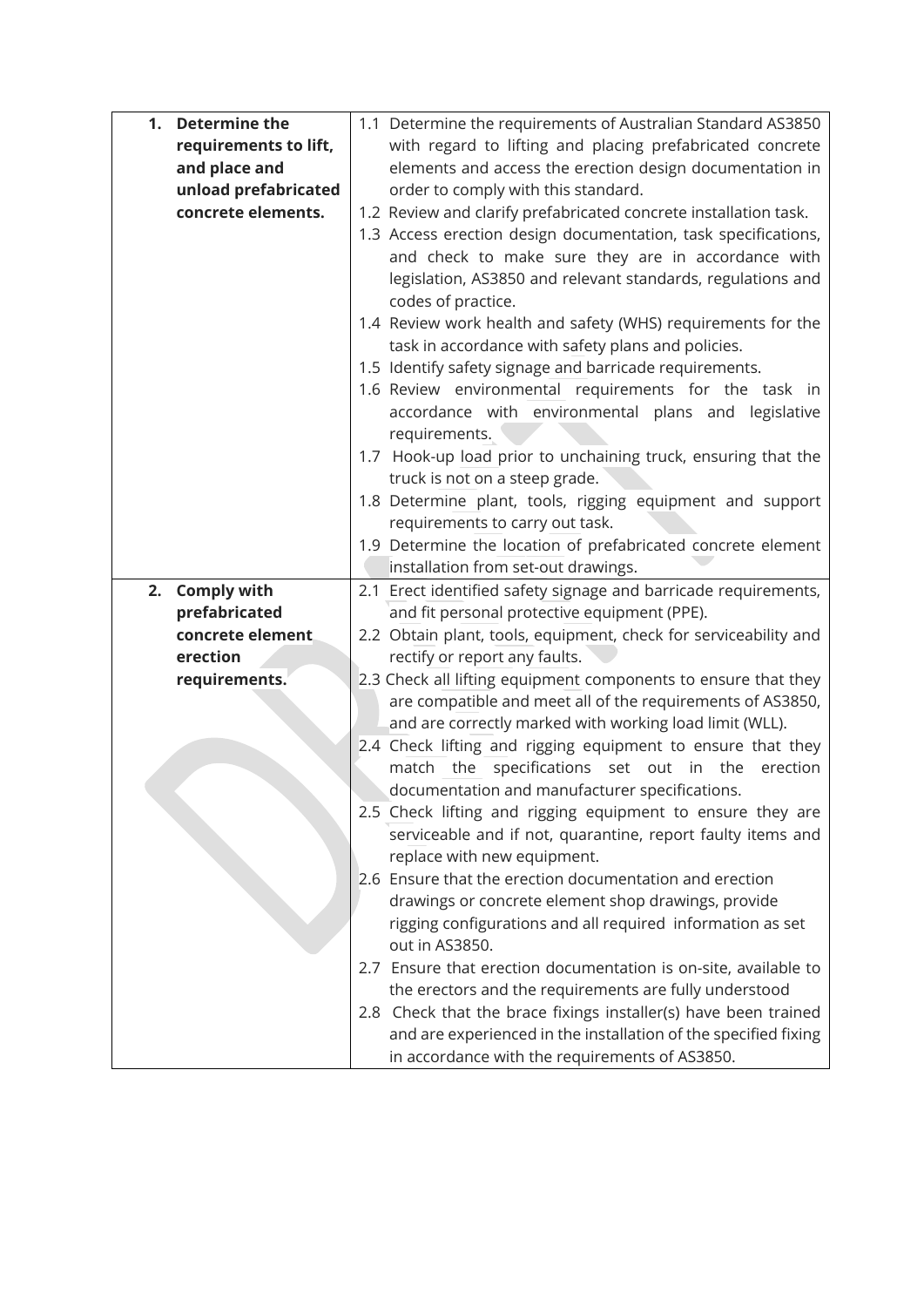|    | 3. Prepare to lift and | 3.1 Review erection plan and determine job sequencing and                                                                  |  |
|----|------------------------|----------------------------------------------------------------------------------------------------------------------------|--|
|    | place support          | team roles and confirm with builder and crane operator                                                                     |  |
|    | prefabricated          | that the crane set up is clearly detailed in the erection                                                                  |  |
|    | concrete elements.     | documentation.                                                                                                             |  |
|    |                        | 3.2 Confirm load mass and load distribution.                                                                               |  |
|    |                        | 3.3 Assemble the rigging and confirm that the rigging                                                                      |  |
|    |                        | configuration is in accordance with the rigging diagrams set                                                               |  |
|    |                        | out in the erection design documentation.                                                                                  |  |
|    |                        | 3.4 Check that the position of the temporary supports; (braces                                                             |  |
|    |                        | and/or props) are in accordance with the erection design                                                                   |  |
|    |                        | documentation.                                                                                                             |  |
|    |                        | 3.5 Position levelling shims/packers to the nominated reduced                                                              |  |
|    |                        | level (RL) in accordance with the erection design                                                                          |  |
|    |                        | documentation.                                                                                                             |  |
|    |                        | 3.6 Ensure that any temporary supports and/or strong backs                                                                 |  |
|    |                        | attached to the elements have been secured in accordance                                                                   |  |
|    |                        | with the erection design documentation and safety                                                                          |  |
|    |                        | standards.                                                                                                                 |  |
|    |                        | 3.7 Attach the compatible lifting devices (e.g. lifting clutches) to                                                       |  |
|    |                        | the lifting inserts embedded in the prefabricated concrete<br>element, in accordance with the manufacturer specifications. |  |
|    |                        | 3.8 Ensure that the included angle of the rigging is inspected and                                                         |  |
|    |                        | is in accordance with the acceptable limits as set-out in                                                                  |  |
|    |                        | AS3850.                                                                                                                    |  |
|    |                        | 3.9 Ensure all personnel are clear of the drop zone.                                                                       |  |
|    |                        |                                                                                                                            |  |
|    | 4. Conduct lifting and | 4.1 Lift, shift and place the load with the crane in accordance                                                            |  |
|    | placing of             | with job safety and environmental analysis (JSEA) and safe                                                                 |  |
|    | prefabricated          | work method statement (SWMS).                                                                                              |  |
|    | concrete elements.     | 4.2 Coordinate with the crane driver to maintain stability of load                                                         |  |
|    |                        | during, lifting, transportation and positioning.                                                                           |  |
|    |                        | 4.3 Direct load to landing position in accordance with the                                                                 |  |
|    |                        | erection design documentation and specifications.                                                                          |  |
|    |                        | 4.4 Check to ensure that the temporary supports are placed and                                                             |  |
|    |                        | fixed in accordance with the erection design documentation                                                                 |  |
|    |                        | and safety standards.                                                                                                      |  |
|    |                        | 4.5 Check that the installed component is both level and plumb                                                             |  |
|    |                        | and in accordance with the set-out drawings and erection                                                                   |  |
|    |                        | design documentation.<br>4.6 When the load has been fully secured and supported by the                                     |  |
|    |                        | temporary supports, release the load from the crane, safely                                                                |  |
|    |                        | access lifting points and disconnect the lifting devices                                                                   |  |
|    |                        | attached to the prefabricated concrete elements.                                                                           |  |
| 5. | Clean up.              | 5.1 Clear work area and dispose of, reuse or recycle materials                                                             |  |
|    |                        | in accordance with regulatory and workplace requirements.                                                                  |  |
|    |                        | 5.2 Clean, check, maintain and store tools and equipment in                                                                |  |
|    |                        | accordance with manufacturer and workplace                                                                                 |  |
|    |                        | requirements.                                                                                                              |  |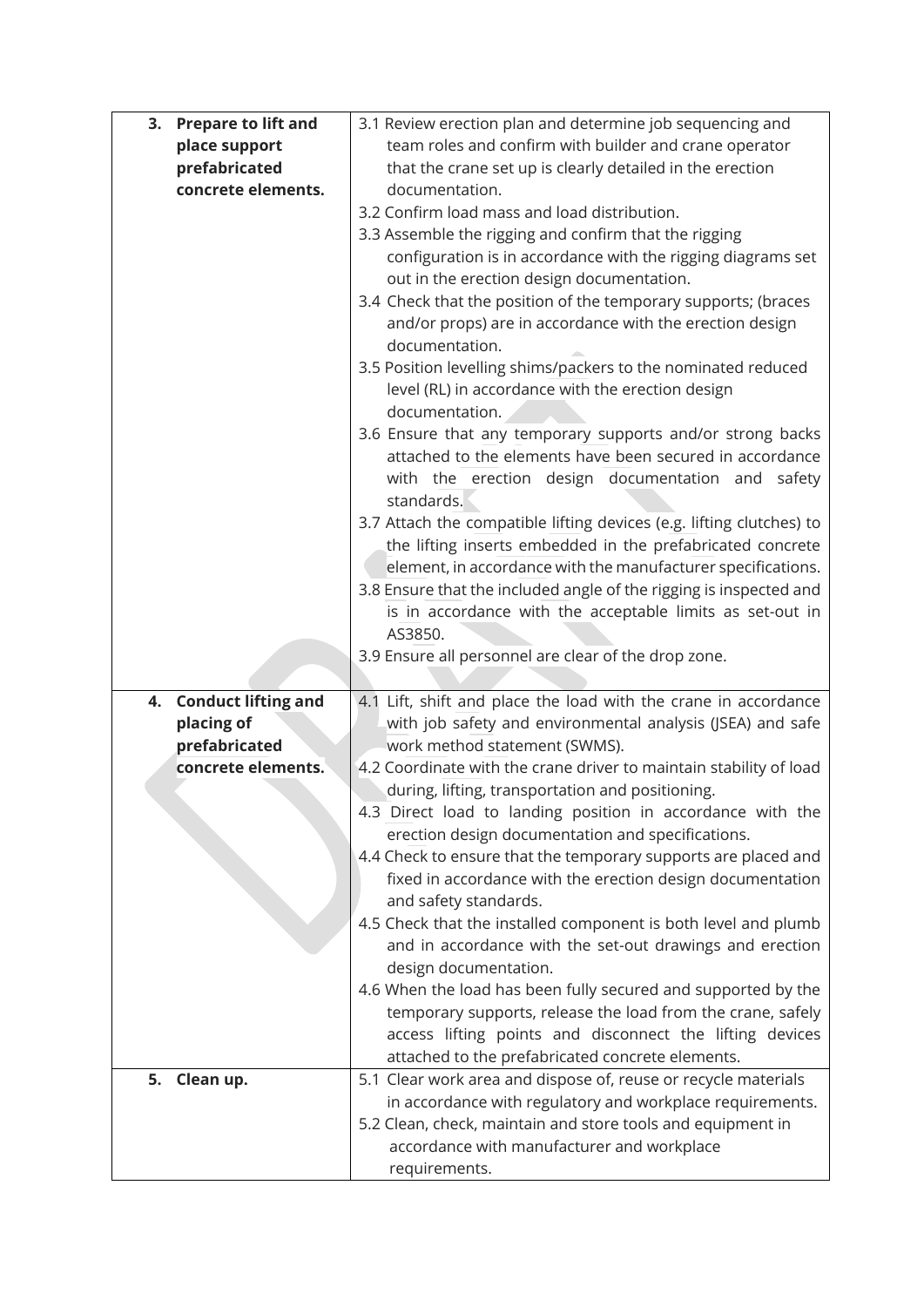## **FOUNDATION SKILLS**

**Foundation skills essential to performance are explicit in the performance criteria of this unit of competency.**

| <b>UNIT MAPPING</b><br><b>INFORMATION</b> | No equivalent unit.                            |
|-------------------------------------------|------------------------------------------------|
| <b>LINKS</b>                              | Link to Companion Volume Implementation Guide. |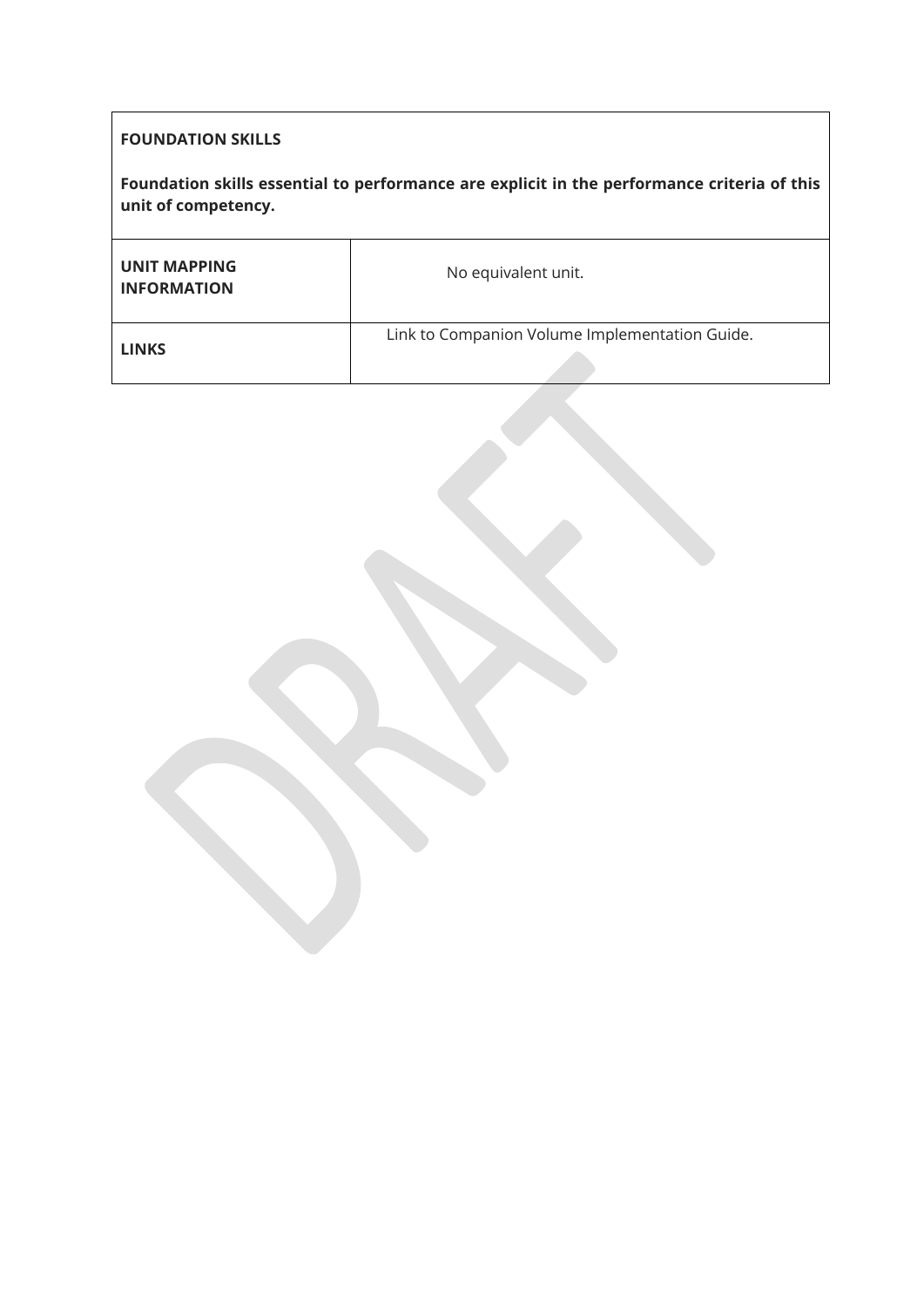| <b>TITLE</b>                | <b>CPCPRE3000</b> Lift and place prefabricated concrete elements                                                                                                                                                                                                                                                                                                                      |
|-----------------------------|---------------------------------------------------------------------------------------------------------------------------------------------------------------------------------------------------------------------------------------------------------------------------------------------------------------------------------------------------------------------------------------|
| <b>PERFORMANCE EVIDENCE</b> | To demonstrate competency, a candidate must meet the elements<br>and performance criteria of this unit by                                                                                                                                                                                                                                                                             |
|                             | • determining requirements and preparing for lifting and<br>placing four prefabricated concrete elements<br>• coordinating activity with crane driver<br>• unloading, lifting and placing two prefabricated concrete<br>panel elements by face-lifting, edge-lifting 4x3 metres and<br>for the mid-air rotation of an element that is not less than 7<br>metres long x 3 metres wide. |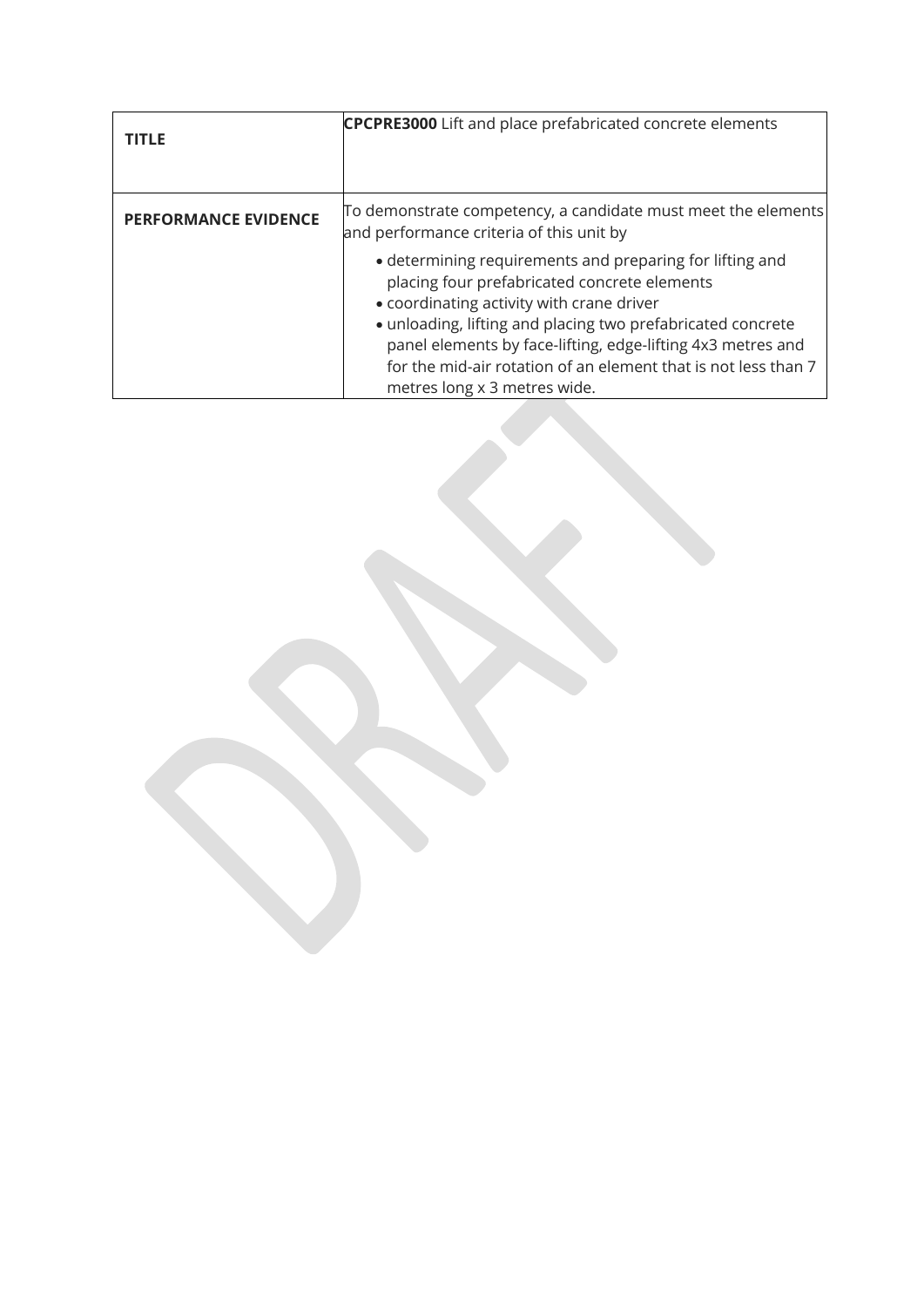| <b>KNOWLEDGE EVIDENCE</b> | To be competent in this unit, a candidate must demonstrate<br>knowledge of:                                                                                                                                                                                                                                                                                                                                                                                                                                                                                                                                                                                                                                                                                                                                                                                                                                                                                                                                                                                                                                                                                                                                                                                                                                                                                                                                                                                                                                                                                                                                                                                                                                                                                                                                             |  |
|---------------------------|-------------------------------------------------------------------------------------------------------------------------------------------------------------------------------------------------------------------------------------------------------------------------------------------------------------------------------------------------------------------------------------------------------------------------------------------------------------------------------------------------------------------------------------------------------------------------------------------------------------------------------------------------------------------------------------------------------------------------------------------------------------------------------------------------------------------------------------------------------------------------------------------------------------------------------------------------------------------------------------------------------------------------------------------------------------------------------------------------------------------------------------------------------------------------------------------------------------------------------------------------------------------------------------------------------------------------------------------------------------------------------------------------------------------------------------------------------------------------------------------------------------------------------------------------------------------------------------------------------------------------------------------------------------------------------------------------------------------------------------------------------------------------------------------------------------------------|--|
|                           | compliance requirements of legislation, regulations, codes<br>of practice and Australian Standards relevant to the<br>erection of prefabricated concrete elements, including:<br>AS3850.1, 2 & 3 re the types of rigging<br>$\circ$<br>environmental protection and waste disposal<br>$\circ$<br>OHS/WHS regulations, including Safe Work<br>$\circ$<br>Australia 'Guide to managing risk in construction:<br>prefabricated concrete' 2019<br>relevant OHS/WHS regulations, policies and codes of<br>practice, including:<br>use of personal protective equipment (PPE)<br>$\circ$<br>fall protection<br>$\circ$<br>drop zones<br>$\circ$<br>hazardous substances<br>$\circ$<br>safe manual handling techniques<br>$\circ$<br>principles of effective team leadership<br>erection design documentation<br>the strength of concrete at the time of lifting and handling<br>from the manufacturers' "birth certificate" contained in the<br>erection documentation<br>faulty manufacturing and concrete defects which could<br>compromise the strength of the prefabricated elements<br>and pose a potential safety issue for lifting and handling<br>serviceability of temporary erection supports, including:<br>braces<br>$\circ$<br>props<br>$\circ$<br>workload limits (WLL)<br>$\circ$<br>erection documentation, including:<br>manufacturer specification<br>$\circ$<br>element drawings<br>$\circ$<br>rigging configurations and drawings<br>$\circ$<br>layout drawings<br>$\circ$<br>specifications required for the lifting and placing of<br>$\circ$<br>prefabricated concrete elements<br>types of prefabricated concrete elements, including:<br>panels<br>$\circ$<br>columns<br>$\circ$<br>beams<br>O<br>planks<br>O<br>stairs<br>O<br>barriers<br>$\circ$<br>poles<br>O<br>pipes<br>O<br>box culverts<br>O |  |
|                           | pits<br>O<br>wall elements<br>$\circ$<br>relevant types and procedures for the temporary support                                                                                                                                                                                                                                                                                                                                                                                                                                                                                                                                                                                                                                                                                                                                                                                                                                                                                                                                                                                                                                                                                                                                                                                                                                                                                                                                                                                                                                                                                                                                                                                                                                                                                                                        |  |
|                           | of prefabricated concrete elements, including:                                                                                                                                                                                                                                                                                                                                                                                                                                                                                                                                                                                                                                                                                                                                                                                                                                                                                                                                                                                                                                                                                                                                                                                                                                                                                                                                                                                                                                                                                                                                                                                                                                                                                                                                                                          |  |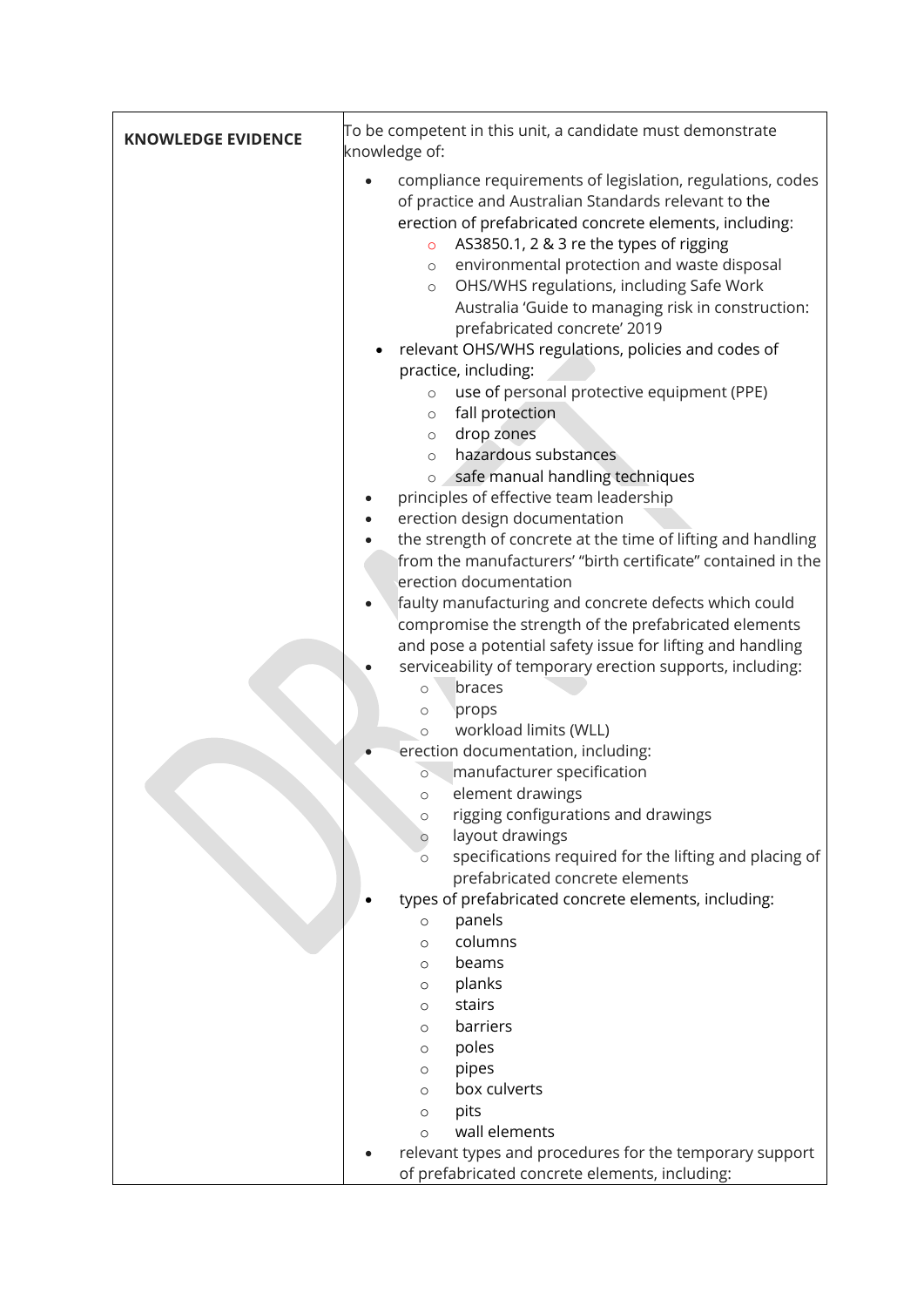| $\circ$ | erection sequence                                                                              |
|---------|------------------------------------------------------------------------------------------------|
| $\circ$ | orientation of prefabricated concrete components                                               |
| $\circ$ | bracing details including type and angle                                                       |
| $\circ$ | requirement for temporary brace and prop                                                       |
|         | footings                                                                                       |
| $\circ$ | placement and positioning of propping systems                                                  |
| $\circ$ | levelling                                                                                      |
|         | crane operations, including:                                                                   |
| $\circ$ | crane standing                                                                                 |
| $\circ$ | suspended slab operations                                                                      |
| $\circ$ | hoist reeving for single and multi-winch operations                                            |
| $\circ$ | requirements for single and multi-crane mid-air                                                |
|         | rotations                                                                                      |
|         | types, characteristics and limitations of tools, equipment                                     |
|         | and materials required for rigging, lifting and placing                                        |
|         | prefabricated concrete elements, including:                                                    |
| $\circ$ | chain slings                                                                                   |
| $\circ$ | flexible steel wire rope (FSWR) slings                                                         |
| $\circ$ | concrete lifting clutches and compatible lifting                                               |
|         | inserts                                                                                        |
| $\circ$ | post-installed lifting plates                                                                  |
| $\circ$ | hooks, shackles, chain links, swivels, lifting rings                                           |
| $\circ$ | sheaves, pulley blocks                                                                         |
| $\circ$ | lifting beams                                                                                  |
| $\circ$ | equalizing beams                                                                               |
| $\circ$ | spanners                                                                                       |
| $\circ$ | spirit levels and automatic levels                                                             |
| $\circ$ | tape measures                                                                                  |
| $\circ$ | wrenches                                                                                       |
| $\circ$ | heights access equipment (EWPs)                                                                |
|         | load slinging methods:                                                                         |
| $\circ$ | straight sling                                                                                 |
| $\circ$ | adjustable sling                                                                               |
| $\circ$ | reeved sling                                                                                   |
| $\circ$ | inclined sling                                                                                 |
| $\circ$ | multi-point lift                                                                               |
| $\circ$ | balanced load and CoG                                                                          |
|         | load equalisation and methods                                                                  |
|         | advanced lifting techniques:<br>standard lift from a truck                                     |
| $\circ$ |                                                                                                |
| $\circ$ | load balancing when lifting from vehicles                                                      |
| $\circ$ | flat lifting from supports or on ground<br>edge lifting and tilting by rotation about one edge |
| $\circ$ | face lifting and tilting by rotation about one edge                                            |
| $\circ$ | single crane and multi-crane mid-air rotation                                                  |
| $\circ$ | multi-crane lifts                                                                              |
| $\circ$ | workplace requirements when working with prefabricated                                         |
|         | concrete components:                                                                           |
| $\circ$ | cleaning up the work area                                                                      |
| $\circ$ | maintaining and storing plant, labelling, tools and                                            |
|         | equipment                                                                                      |